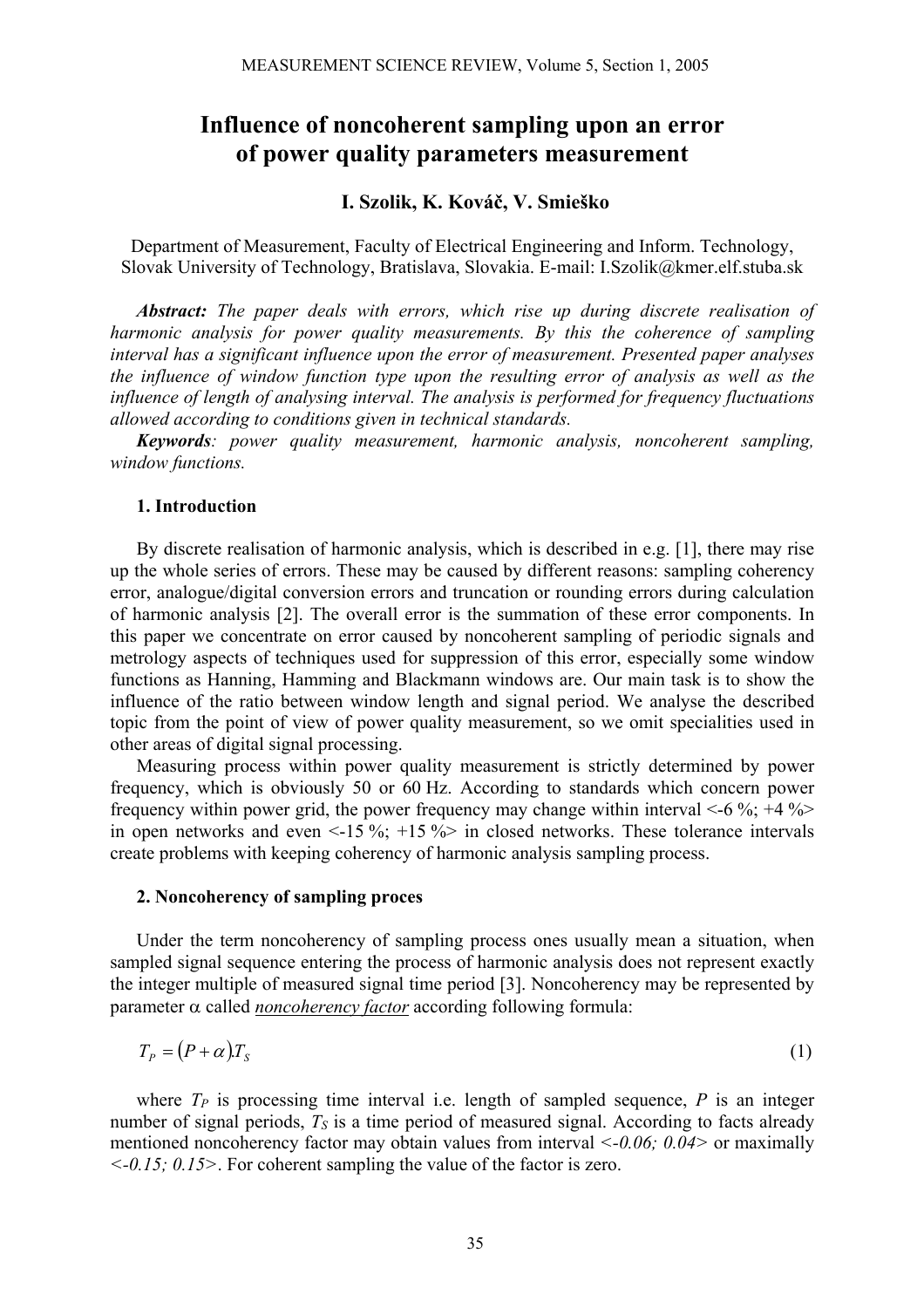#### **3. Window functions used for power quality harmonic analysis**

For suppressing of noncoherency there exist different techniques [4]. There are many types of window functions, but only some of them are recommended as suitable for power quality measurements. In our paper we will concentrate on window functions, which are recommended for noncoherency suppression also by some standards. Those are preferably cosine window functions, which may be defined by cosine functions. This group of functions may be generally expressed by formula:

$$
w(t) = \sum_{i=0}^{m} (-1)^{i} a_{i} \cos\left(i \cdot 2\pi \frac{t}{T_{P}}\right)
$$
 (2)

where by help of weighting parameters  $a_i$  we may change the properties of window function.

In our paper we will consider Hanning, Hamming and Blackman windows. Their weighting coefficients are shown in Table 1 [4]. Typical shape of window function looks as is shown in Fig. 1.

|          | a | a    | a   |
|----------|---|------|-----|
| Hanning  |   |      | --- |
| Hamming  |   | ).48 | --- |
| Blackman |   |      |     |



Fig 1.: Typical shape of window function

Tab 1.: Weigthing coefficients of typical window functions.

During the process of harmonic analysis the resulting frequency spectrum is mostly computed numerically. Then it means that resulting spectrum is discrete and frequency bin is indirectly proportional to the length of processing interval and then to the number of analysed signal periods. So the larger is the number of signal periods the more precise the result should be.

#### **4. Errors of harmonic analysis by windowing functions noncoherency suppression**

During the error analysis of harmonic analysis process we will use single frequency signal harmonic signal (only the first harmonic) as input. Then the resulting error of harmonic analysis may be expressed by the relation:

$$
\varepsilon(\alpha,\phi,P) = \sqrt{\varepsilon_0^2 + \varepsilon_1^2 + \sum_k \varepsilon_k^2} = \sqrt{A_0^2 + (A_1 - A_M)^2 + \sum_{k=2} A_k^2}
$$
 (3)

where  $\varepsilon_0$  is an error of dc component,  $\varepsilon_1$  is an error of the first harmonic,  $\varepsilon_k$  is an error of *h-th* harmonic,  $A_0$ ,  $A_k$  is the resulting value of dc resp. *k-th* component,  $A_l$  is measured value of the first harmonic and  $A_M$  is its theoretical value. As is indicated the resulting error is dependent on sampling process parameters:  $\alpha$  - noncoherency factor,  $\phi$  - beginning of sampling process within period of input signal and *P* - the number of input signal periods covered by sampling interval.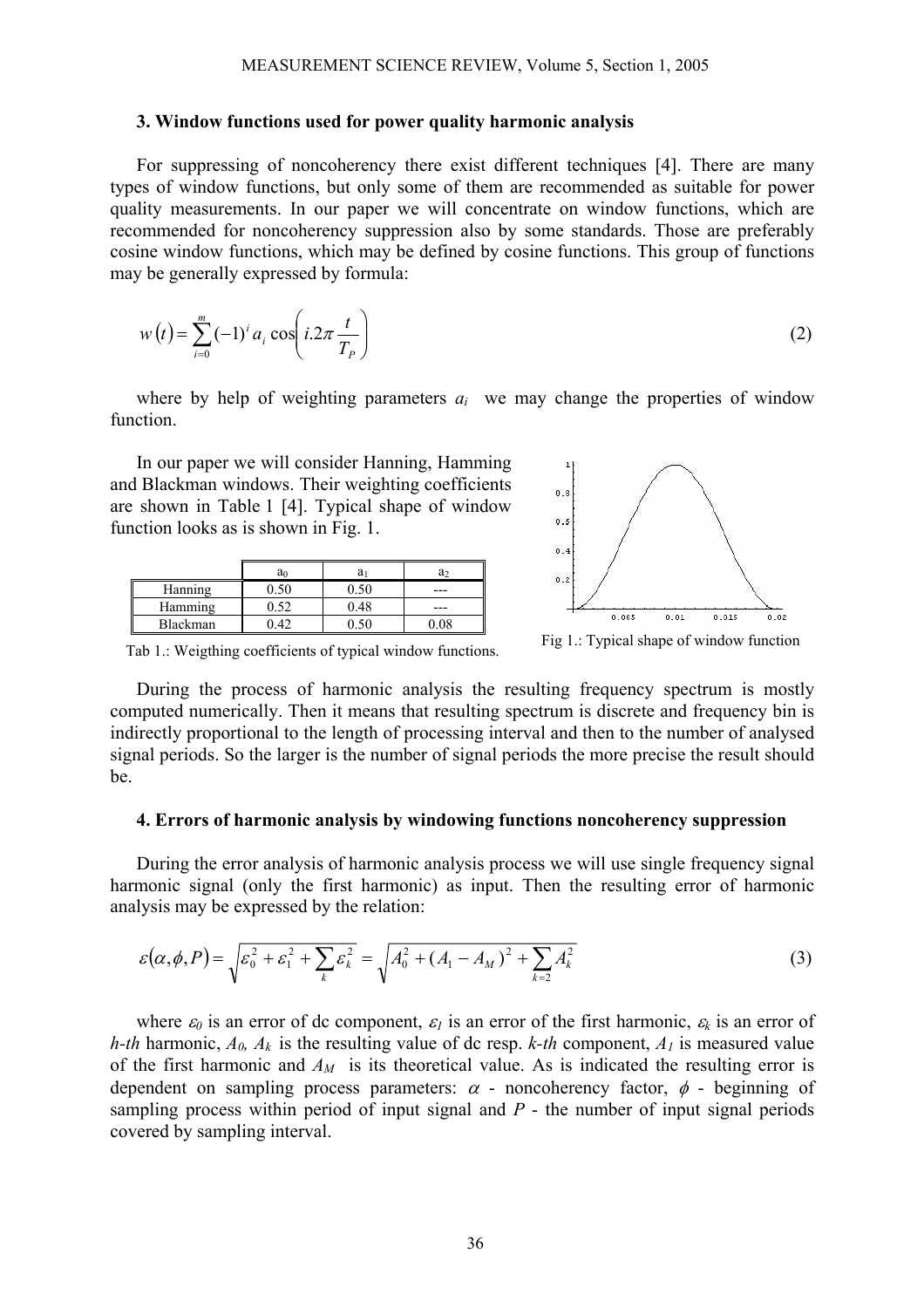The values of resulting error according to (3) were numerically calculated for values of  $\alpha$ from full interval  $\leq -0.15$ ;  $0.15$  and values of  $\phi$  from the interval  $\leq 0.2\pi$  >. The results are shown in Fig. 2.



Fig 2.: Dependence of overall error upon noncoherency factor  $\alpha$  and  $\phi$  - phase angle of beginning of sampling interval for number of signal periods *P=10* for Hanning window.

The graphs displayed in Fig. 2 show overall error consisting from errors all 50 harmonic components. If we need to know which component errors are dominant we need to compare the values of error of separate components. The dependence of error value upon the order of harmonics for 10 periods sampling interval are shown in Fig. 3.



Fig 3.: Errors of separate harmonics for noncoherency factor  $\alpha = 0.15$ , starting phase angle of sampling interval  $\phi = \pi/4$  and number of periods P=10.

#### **5. Numerical calculations**

Obtained results of numerical calculations of resulting error we presented in Fig. 2 as 3D graph for Hanning window. If we want to compare influence of different window functions and different numbers of periods we need to use some evaluation criterion. We decided to use for this purpose integral evaluation function:

$$
\varepsilon(P) = \int_0^{2\pi} \int_{-0.15}^{0.15} e(\alpha, \varphi, P) d\alpha \, d\varphi \tag{4}
$$

Resulting criterion values for the most typical window functions and for several values of processing interval length are shown in Table 2.